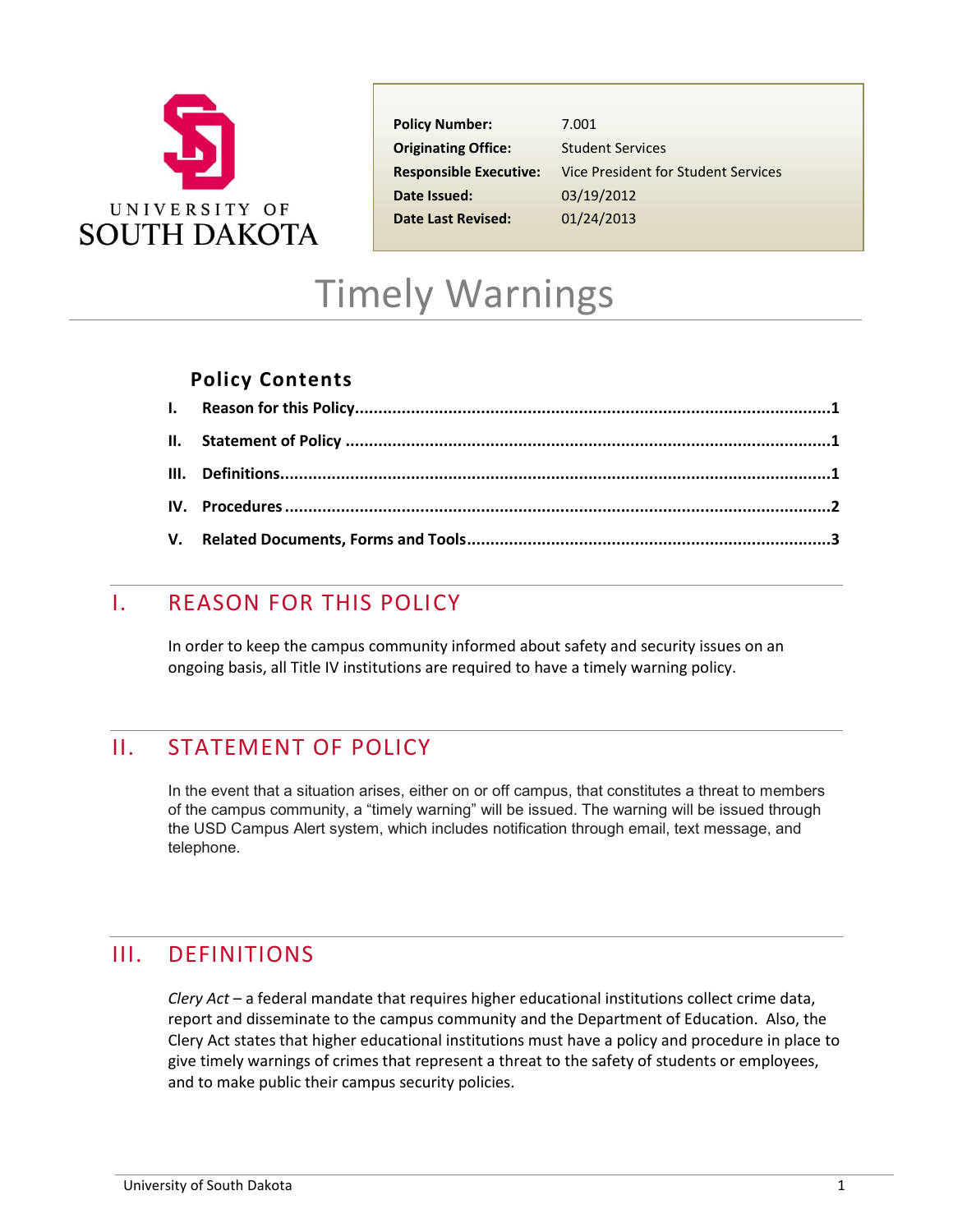*Clery* type offenses – Criminal Homicide (including Murder and Non-Negligent Manslaughter), Negligent Manslaughter, Sex Offenses (including forcible and non-forcible sexual contact), Robbery, Aggravated Assault, Burglary, Motor Vehicle Theft & Arson.

Timely - as soon as the pertinent information is available in regards to a *Clery* type offense.

### <span id="page-1-0"></span>IV. PROCEDURES

- A. The University Police Department (UPD) is the law enforcement agency responsible for investigating criminal activity of the campus of the University of South Dakota. The Vermillion Police Department and the Clay County Sheriff's office work closely with the UPD and maintain an open line of communication regarding criminal activity on or near the campus of the university.
- B. A crime is considered reported when it is brought to the attention of the UPD or a Clery University official with significant responsibility for student and campus activities (e.g. Dean of Students), by 1) another law enforcement agency, 2) a victim or witness to the crime or 4) any third party that has knowledge that the crime took place.
- C. If the crime reported is considered to be a *Clery* type offense, then the Director, or his/her designee, must consider whether a timely warning is required to warn the campus community of the criminal event. This decision will be done in partnership with the Dean of Students, or his/her designee. Each report must be evaluated on a case-bycase basis in light of all the facts surrounding a *Clery* type offense, including:
	- a. whether the *Clery* type offense is a serious or continued threat to the campus community,
	- b. if the *Clery* type offense occurred on campus, on immediately accessible public property or at a non-campus University affiliated locations (e.g. Greek housing),
	- c. the credibility of 1) the person reporting the Clery type offense and 2) the evidence that suggests the offense took place, and
	- d. the opinions of other law enforcement or Univeristy officials with significant experience or knowledge regarding the *Clery* type offense.
- D. Should a timely warning be necessary, the next step is to determine by what means the Dean of Students Office will communicate the message to the campus community. Timely warnings must be issued in a manner likely to reach the entire campus community.
	- a. The most immediate form of communication is by utilizing the USD Campus Alert System. The USD Campus Alert System should be used during incidents of broad ranged threats where the campus community must take immediate action to protect themselves.
	- b. Emails, text messaging and reverse-911 phone systems are considered acceptable forms of communications during a timely warning. Flyers must be used in conjuction with other forms of communication to be considered effective.
	- c. A fire alarm may be used to evacuate a building when a timely warning is necessary for an immediate evacuation.